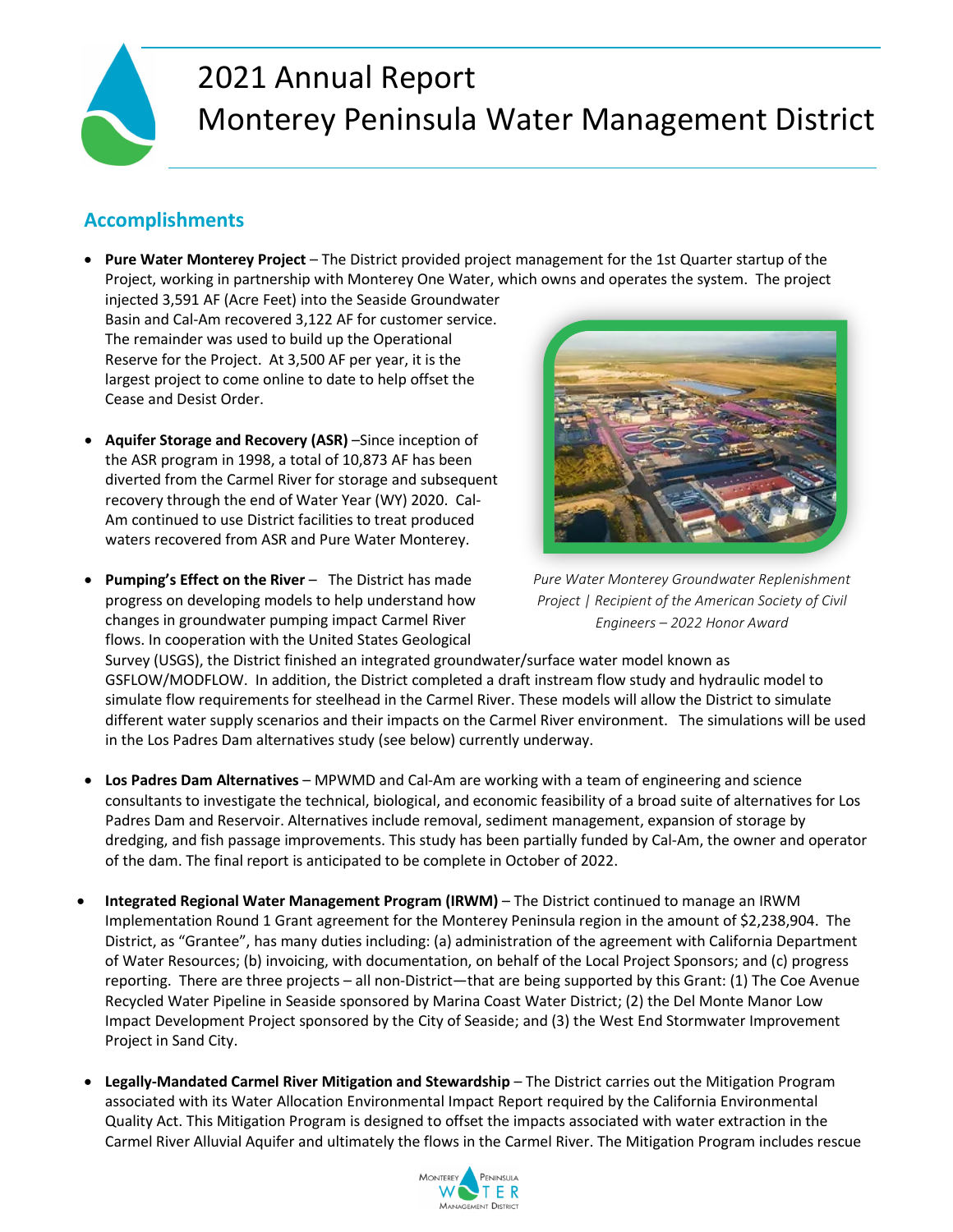#### 2 2021 Annual Report

and rearing of threatened steelhead from drying portions of the Carmel River, streambank restoration and maintenance, and lagoon habitat monitoring.

The District successfully rescued 7,961 steelhead from the Carmel River Basin in 2021, including 11 adult steelhead (kelts) trying to get back out to the ocean. Approximately 7,724 rescued steelhead were taken to the Sleepy Hollow Steelhead Rearing Facility (SHSRF). Over 5,000 were released back into the Carmel River from SHSRF, including 3,200 implanted with a tag in January 2022.

A total of 123 adults were counted at the District's steelhead counting station in 2021. Of those, 100 were implanted with a tag in order to collect data on fish



*Fish Release into the Carmel River from the Sleepy Hollow Rearing Facility*

migration and survival. These data assist with ongoing studies that the District and NOAA Fisheries have been collaborating on. The District also monitors the health of the juvenile population, which is continuing to increase since the last drought, which ended in 2015.

District crews carries out the Vegetation Management Program in the active channel of the Carmel River at six sites to prevent debris dams and erosion. This includes trimming back encroaching vegetation and reducing the hazard of downed trees in preparation for winter flows. Trash was removed from the active channel of the river before winter rains washed it into the ocean. District staff also planted native trees on exposed banks to improve habitat value, protect water quality, and reduce bank erosion.

District staff continued revegetation and irrigation at the Carmel River Bank Stabilization Project just downstream of Rancho San Carlos Road. This work prevented streambanks from further collapse during the 2021-2022 winter season. MPWMD employed an environmentally friendly stabilization technique consisting of logs, rocks, and native plantings built into a cribwall at the site.

- **Salinas and Carmel Rivers Basin Study** The District continued work on a Basin Study to evaluate future water demands and water supplies taking into account the effects of climate change. The area includes all the Salinas River Valley through Monterey and San Luis Obispo Counties, the Monterey Peninsula, and the Carmel River Basin. The U.S. Bureau of Reclamation is providing \$1.8 million in grant funds for the effort. The study began in 2017 and expected to be completed in 2022. In 2021, study metrics and refining of hydrologic modeling of ASR operations were carried out.
- **Well Permitting** MPWMD approved 2 amendments to Cal-Am Water Distribution Systems, one for the Wolter properties and the other for Moo Land Company. Nineteen Confirmation of Exemptions from the Water Distribution System permit requirements were issued for private properties that met criteria established in District Rules and Regulations. Applications were reviewed for potential impacts to the water resource system and other water users.
- **Conservation** The Conservation and Permits office reopened to the public after COVID shutdown on July 6, 2021. During 2021, the District approved 913 rebate applications in the amount of \$341,997, for quantifiable annual savings of 12.127-plus acre-feet of water. Properties transferring ownership continued to self-certify compliance with the water efficiency requirements, and the District provided a Certification of Compliance as verification.

During 2021, the District issued 761 Water Permits and 85 Water Use Permits to Benefited Properties (i.e., properties eligible to receive a portion of a Water Entitlement).

As the regional entity responsible for compliance with State landscaping regulations, the District issued 62 Water Permits for new and refurbished landscapes. A total of 213,823 square feet of new landscape area was permitted.

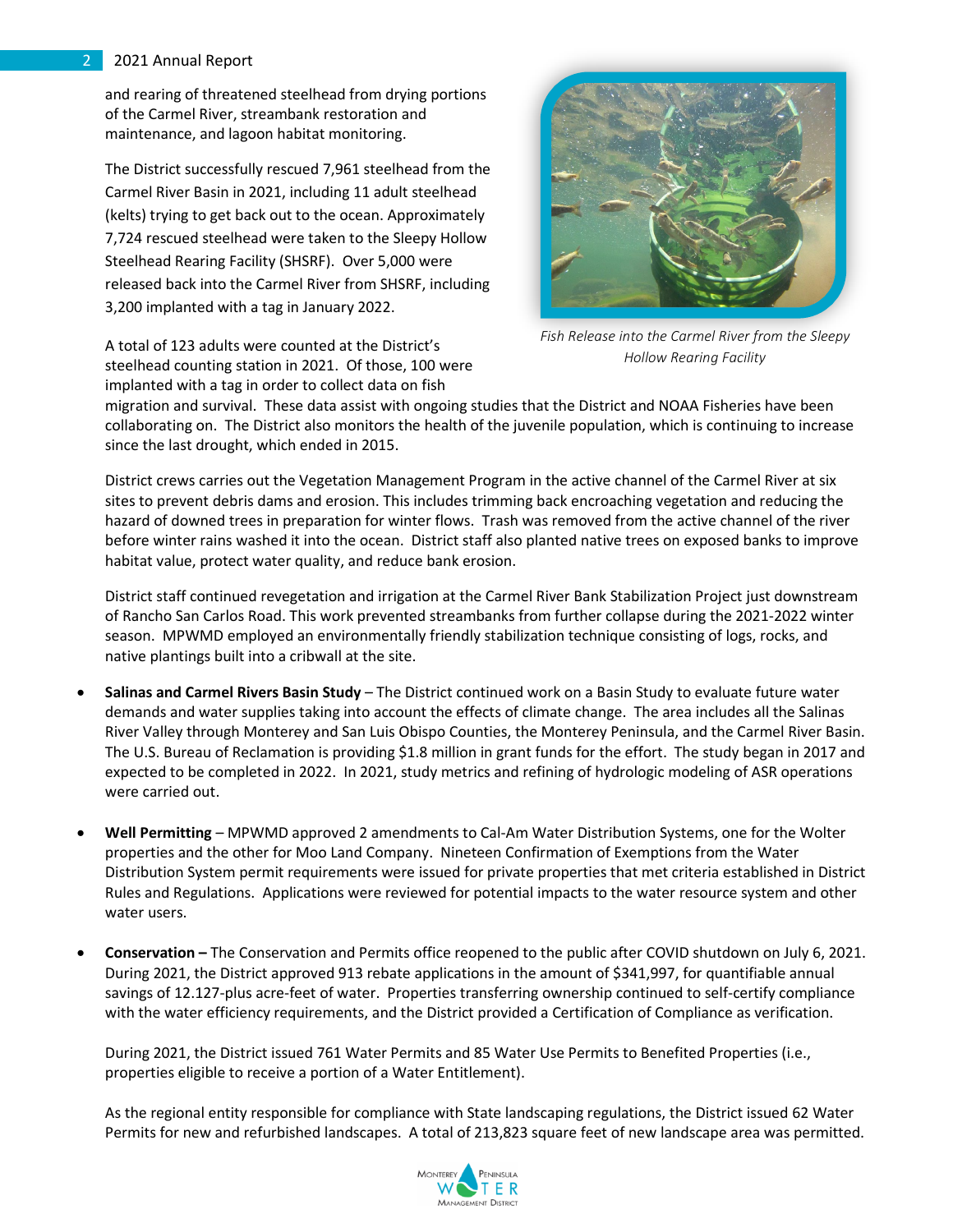Rehabilitated area totaled 127,357 square feet. Staff completed 815 property inspections to verify compliance with water efficiency standards for changes of ownership and use and 595 inspections were done to verify compliance with Water Permits. Staff implemented COVID-19 protocols for safety.

• **Community Outreach** – The District hosted four virtual classes on water conservation topics such as rainwater capture, composting to improve soil water holding capacity, landscape design, and removing lawn. Staff distributed water conservation devices at various community events including the Carmel Valley Fiesta, Monterey County Fair, and the West End Celebration. The District posted regular updates to its Facebook page and Twitter account. As a partner with the Water Awareness Committee for Monterey County, the District participated in presentations and assemblies at local schools. The District

also ran monthly ads covering District activities in local media.

• **Summer Splash** – With the continued spread of COVID-19 and the inability to gather in-person throughout much of 2021, the District, in partnership with Cal-Am, again sponsored a fun family-oriented conservation game called *Summer Splash Water Challenge Giveaway 2*. The challenge was to complete an educational gameboard where participants visited the event website and watched water efficiency videos to find the answers to the gameboard questions. The Challenge was designed for families and was launched in the summer when children were out of school. Completed gameboards could be submitted for an entry into a sweepstakes to win prizes. The prizes offered included a High Efficiency Clothes Washer, Amazon Gift Cards, and an iPad. The gameboards were printed in the newspaper, and the event was promoted on Facebook. The challenge went for one month and received 65 entries for the sweepstakes.



*Photo of Paul DeGiere from Monterey for Winning a Brand New iPad- 2021 Summer Splash 2*

• **Measure J** – In November 2018, voters passed an initiative requiring the District to acquire the local water supply and distribution facilities of California American Water, if feasible. In 2021, the District prepared an application to the Monterey County Local Agency Formation Commission (LAFCO) to annex 58 parcels (Yankee Point and Hidden Hills), update its Municipal Services Review (MSR), and to "activate" the District's authority to provide water service directly to end-use customers. LAFCO approved the annexation and MSR but denied the activation of powers. The District challenged that denial in a petition for writ of review filed in April 2022.

### **Financial Analysis**

The District prepared its seventh consecutive Annual Comprehensive Financial Report (ACFR), which is a set of government financial statements comprising a report that complies with the accounting requirements promulgated by the Government Accounting Standards Board, as well as relevant statistical information about the District. MPWMD received a clean financial audit report with no material weakness or deficiencies. The audit for fiscal year 2020-2021 was conducted by Hayashi Wayland, an independent auditing firm. The Government Finance Officers Association of the United States and Canada (GFOA) awarded a Certificate of Achievement for Excellence in Financial Reporting to the District for its ACFR for the fiscal year ended June 30, 2020. The District has received the ACFR award for six consecutive years. As shown on the next page, total revenues in Fiscal Year 2020-2021 were \$19,379,175, while expenditures totaled \$17,860,291, generating an increase in fund balance of \$1,518,884. As of June 30, 2021, the District's total fund balance was \$19,610,793. The budget for Fiscal Year 2021-2022 anticipates revenues of \$24,495,700 and expenditures of \$27,297,800 with \$2,802,100 coming from fund balance.